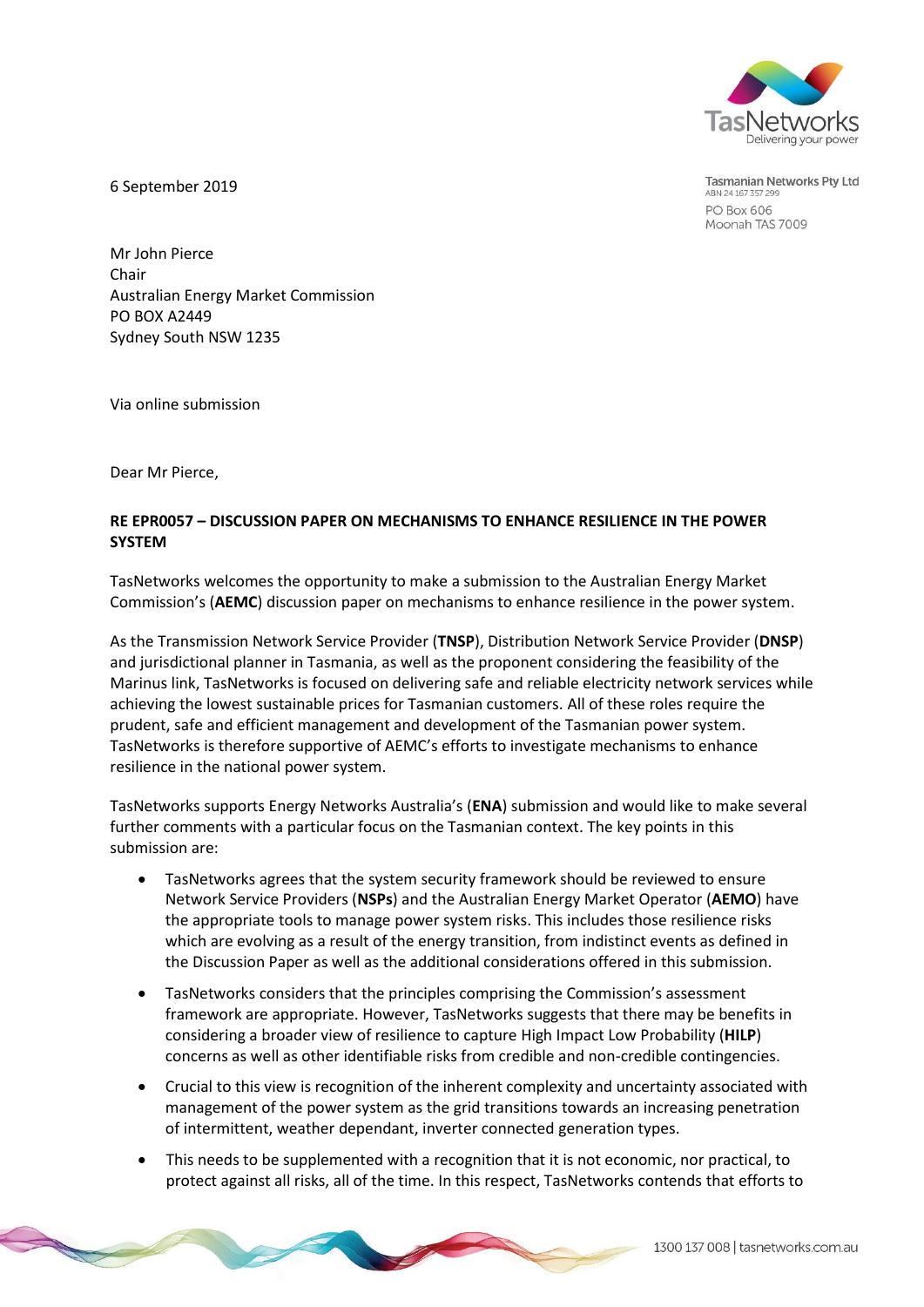improve resilience should be commensurate with practical and economic realities, and an agreed 'risk appetite'.

- If changes to rule definitions are envisioned to enhance resilience, TasNetworks cautions that these must be carefully considered so that unintended consequences are avoided. It may prove safer and easier to separate discrete and non-traditional indistinct events, and deal with the latter within its own framework.
- TasNetworks suggests the issue of uncertainty created by the response characteristics of Distributed Energy Resources (**DER**) to network fault events needs further clarification and consideration given its potential to materially exacerbate the severity of both credible and non-credible contingency events.
- TasNetworks considers the application of pre-determined, variable safety margins within existing constraint equations might be one potential mechanism for improving system resilience. These would reflect the level of 'confidence' in the power system at any given time such that increased safety margins could be invoked.
- As operation of the power system becomes more complex, there must be appropriate valuation and recognition of technical skills and resourcing at all levels to ensure that issues like resilience, and concepts like the General Power System Risk Review, can be adequately resourced and implemented.
- TasNetworks considers that indistinct events should be evaluated as part of the planning process for non-credible contingency events. To this end, TasNetworks supports a review of the protected events framework so that a more robust and consistent risk management approach results.
- Notwithstanding this support, TasNetworks acknowledges that accurately defining indistinct events and quantifying their probability will be challenging. As such, TasNetworks suggests consideration be given to the value of introducing a set of published 'system design criteria' for each region. Such criteria would clearly articulate the contingencies that 'must' be adequately managed, and by omission, would then define what remaining contingencies are to be managed on the basis of 'best endeavours'.
- TasNetworks is not adverse to the monitoring and publishing of interconnector flows including provided it is not commercially sensitive. However, TasNetworks does not consider the introduction of a formal interconnector flow standard is required given the need to manage power flows within the existing system security framework.

TasNetworks responses to individual questions are provided below and we welcome the opportunity to discuss this submission further with you. Should you have any questions, please contact Andrew Halley, Principal Operations Engineer, via email [\(andrew.halley@tasnetworks.com.au\)](mailto:andrew.halley@tasnetworks.com.au) or by phone on (03) 6271 6759.

Yours sincerely,

Chantal Hopwood Leader Regulation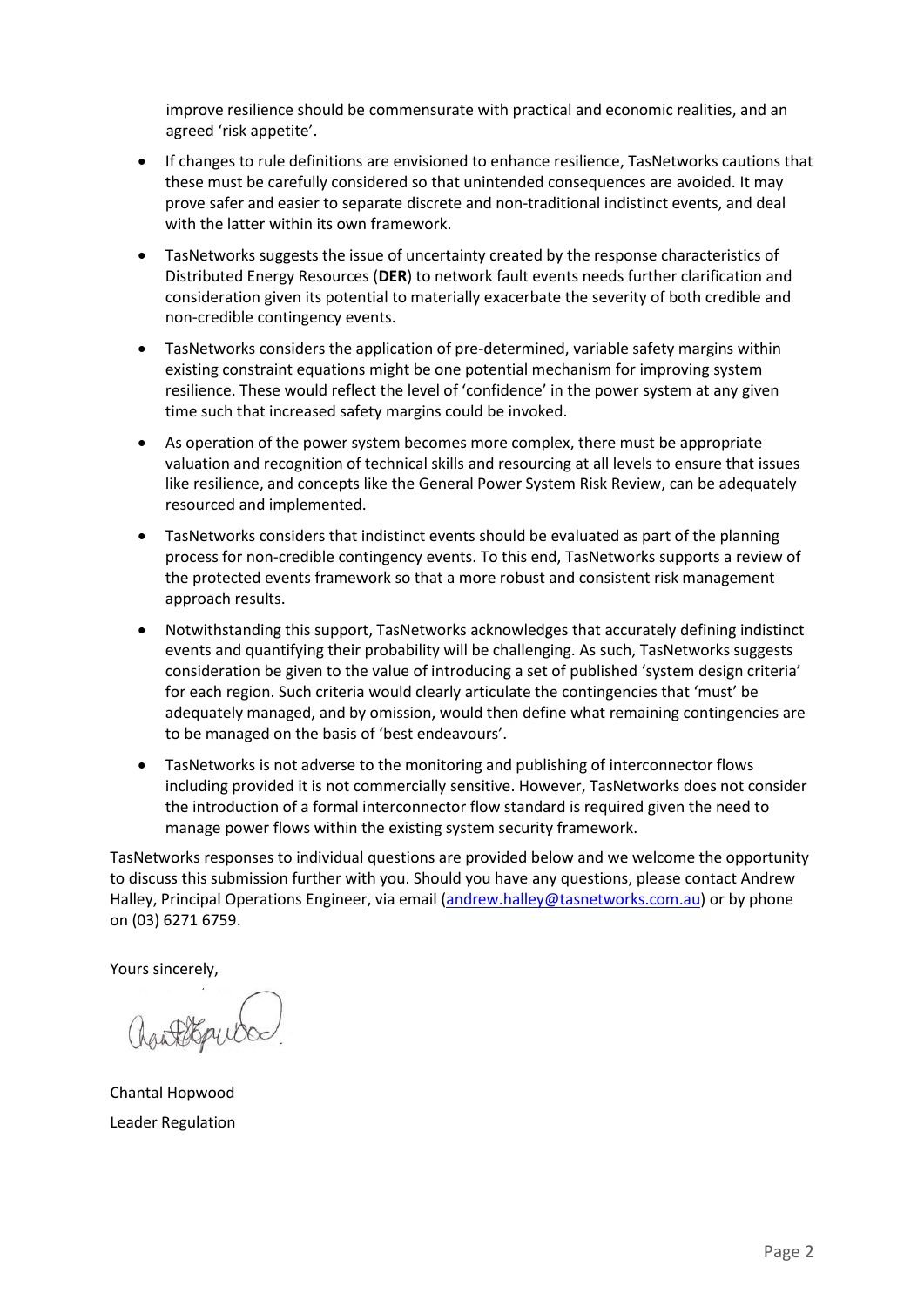#### **QUESTION 1: ASSESSMENT FRAMEWORKS Do stakeholders agree with the Commission's assessment framework?**

TasNetworks considers that resilience is an important risk management concept that is not well captured by the existing rules. This is largely due to the historical focus on discrete events which can be clearly defined both ahead of, as well as during, real time operation of the network. TasNetworks therefore supports the Commission's investigation of this issue and agrees that the principles comprising the Commission's assessment framework are appropriate. However, TasNetworks suggests these principles would be usefully informed by consideration of the following broader points on resilience and uncertainty.

Notwithstanding footnote 25 on page 21, the discussion paper is weighted towards management of High Impact Low Probability (**HILP**) events. TasNetworks notes that this is not inconsistent with the statement of resilience found in the Commonwealth Government's Critical Infrastructure Resilience Strategy<sup>1</sup>. However, TasNetworks suggests that there may be benefits in considering a broader view of resilience to capture both HILP concerns as well as other identifiable risks from credible and noncredible contingencies. For example, from sympathetic tripping of Distributed Energy Resources (**DER**) discussed further below. For consistency with Chapter 3 of the Discussion Paper, resilience might be better characterised as allowing the power system to cope with, and respond appropriately to, events which are more onerous than anticipated due to increasing levels of uncertainty occurring in operational timeframes.

Crucial to this view is recognition of the inherent complexity and uncertainty associated with management of the power system as the grid transitions towards an increasing penetration of intermittent, weather dependant, inverter connected generation types. This includes significant levels of DER and, in particular, rooftop photovoltaics (**PV**).

TasNetworks considers that acceptance by all National Energy Market (**NEM**) stakeholders, including Governments and market bodies, that inherent errors, ongoing uncertainty and residual risk will be unavoidable when weighing realistic solutions to these challenges. In particular, for decisions made through necessity in operational timeframes. This needs to be supplemented with a recognition that it is not economic, nor practical, to protect against all risks, all of the time. As alluded to in Section 3.3.1 of the Discussion Paper, what constitutes an appropriate 'risk appetite' is therefore another important matter for consideration. In this respect, TasNetworks contends potential solutions should be commensurate with practical and economic realities and exhibit an appropriate degree of flexibility. That is, exactness should not be sought where only an approximation of the underlying issues is possible at the outset.

# **QUESTION 2: CONTEXT AND BACKGROUND**

 $\overline{a}$ 

# **Do stakeholders agree with the staff view on the need to extend system security frameworks to clearly manage risks from indistinct events?**

TasNetworks agrees that the system security framework should be reviewed to ensure NSPs and AEMO have the appropriate tools to manage power system risks. This includes those resilience risks which are evolving as a result of the energy transition, from indistinct events as defined in the Discussion Paper as well as the additional considerations offered in this submission.

Whether the appropriate mechanisms are best facilitated through changes to the existing rules, or require the creation of new frameworks, is a matter for further consideration as part of the review process. Irrespective of the direction taken, TasNetworks considers that the outcome should be

<sup>1</sup> Of specific note is the statement under objective 3: "Of particular concern are low-frequency, high-impact events which, due to their rarity, may not be treated with a high priority until they occur. The Australian Government has a strong interest in promoting an understanding of, and preparation for, severe, national-scale crises, given its unique role in responding to such events."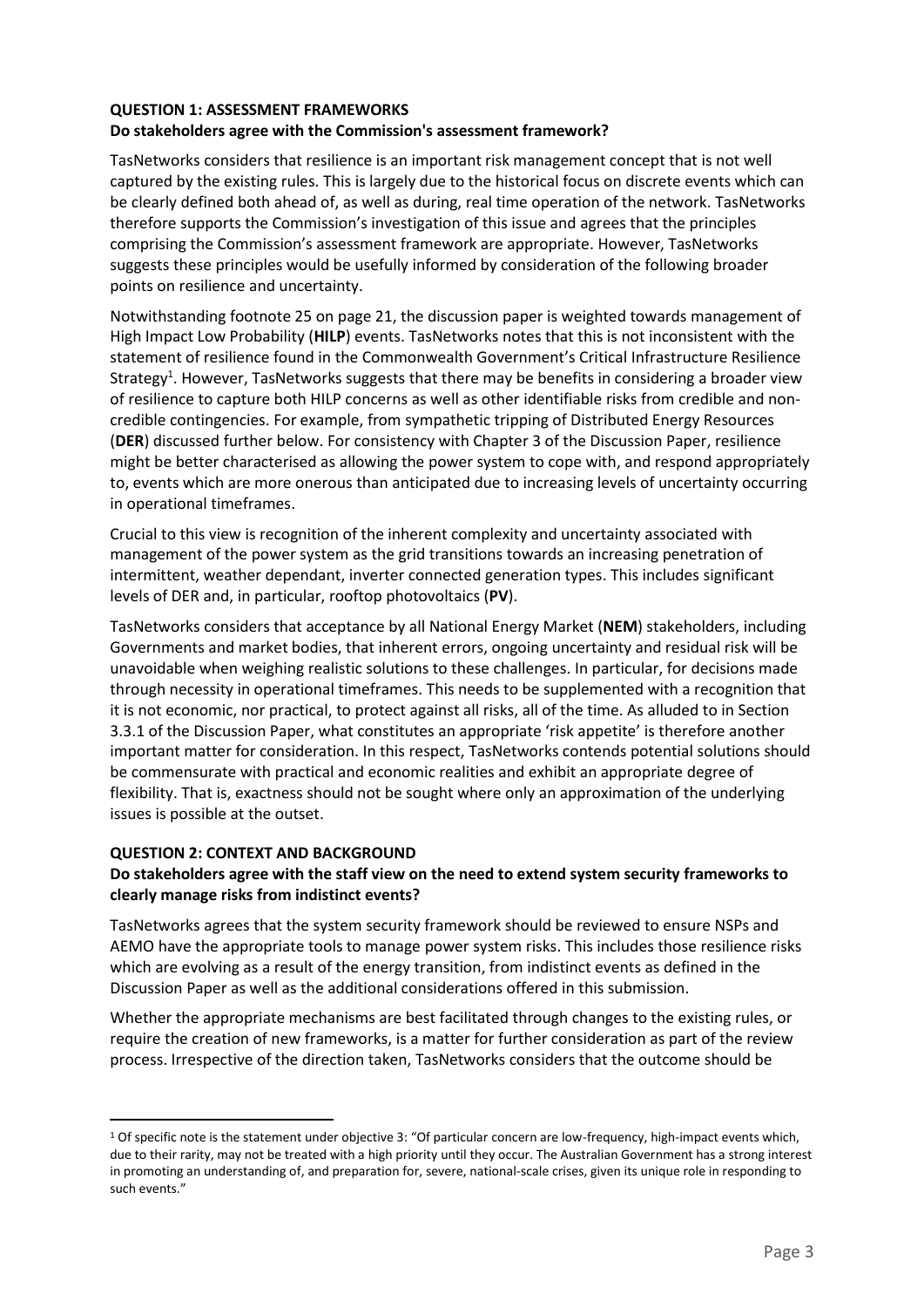transparent, robust and provide a consistent, risk based approach that can be applied to manage power system security when material uncertainties are identified.

If changes to existing rules are envisioned, TasNetworks cautions that these must be carefully considered. This is so that unintended consequences are avoided. By way of example, the impacts of any change to an existing definition such as '*credible contingency event*' would need to be precisely determined given its broad referencing throughout the rules, particularly in the technical schedules of Chapter 5.

Consideration also needs to be given as to how to best capture the uncertainty associated with indistinct events and, further, whether the associated issues are best solved in operational or planning time frames. For example, should indistinct events be included in the assessment of a Generator Performance Standard or should it be limited to the definition of what a *secure operating state* is in real time?

Given these considerations, there may be merit in separating discrete and non-traditional indistinct events, as depicted in Figure 4.3 of the Discussion Paper, and dealing with the latter as a separate, issue within its own framework. This might be an extension to the existing rules which would have clear lines of delineation to avoid significant impacts on other rule requirements. TasNetworks considers the first paragraph of Section 3.2 is an appropriate position from which deliberations should be commenced on this point.

In terms of relevance for the Tasmanian power system, there are a number of Renewable Energy Zones (**REZs**) likely to be developed that will host significant wind capacity in relatively compact geographical areas. The potential for highly correlated responses to prevailing weather conditions are expected. As such, it is important that the Tasmanian power system can be maintained in a *secure operating state* and not be allowed to 'drift' outside of its *technical envelope* under reasonably foreseeable circumstances. It is on this basis that TasNetworks considers there is merit in reviewing the mechanisms available to ensure that system security is not inadvertently compromised. This may be through dynamic operating margins, event reclassification or other actions available to AEMO.

Further to this point, TasNetworks suggests the issue of uncertainty created by the response characteristics of DER to network fault events needs further clarification. There is mounting evidence to suggest that an unknown percentage of DER will likely disconnect when subjected to a network disturbance<sup>2</sup>. This has the potential to materially exacerbate the severity of both credible and noncredible contingency events. Although 'wind farm feathering' has been discussed at length in the Discussion Paper, it is unclear whether the AEMC has a view on the risks from DER disconnections.

It is also unclear how such a network response is best treated under the existing security framework. For example, is it appropriate to use the reclassification of contingency events under 4.2.3A, noting that the risk is present day after day rather than being relevant for short, discrete periods of time such as during storms or bushfire events? Or does the new situation warrant classification as an *abnormal condition,* albeit that DER is always present and is now very much part of the 'normal' modern power system?

Given these questions, TasNetworks recommends that the issue of DER response uncertainty be elevated in significance as part of the ongoing resilience review. In order to explore how DER might impact system resilience and could be better evaluated, TasNetworks offers the following questions for consideration:

 $\overline{a}$ 

<sup>&</sup>lt;sup>2</sup> As noted by the AEMC in Appendix F.3 of the Discussion Paper. TasNetworks also highlights another recent example from overseas where approximately 500 MW of DER was reported to disconnect as part of an under frequency load shedding event which occurred in the United Kingdom on 9 August 2019. For further information, please see: <https://www.nationalgrideso.com/document/151081/download>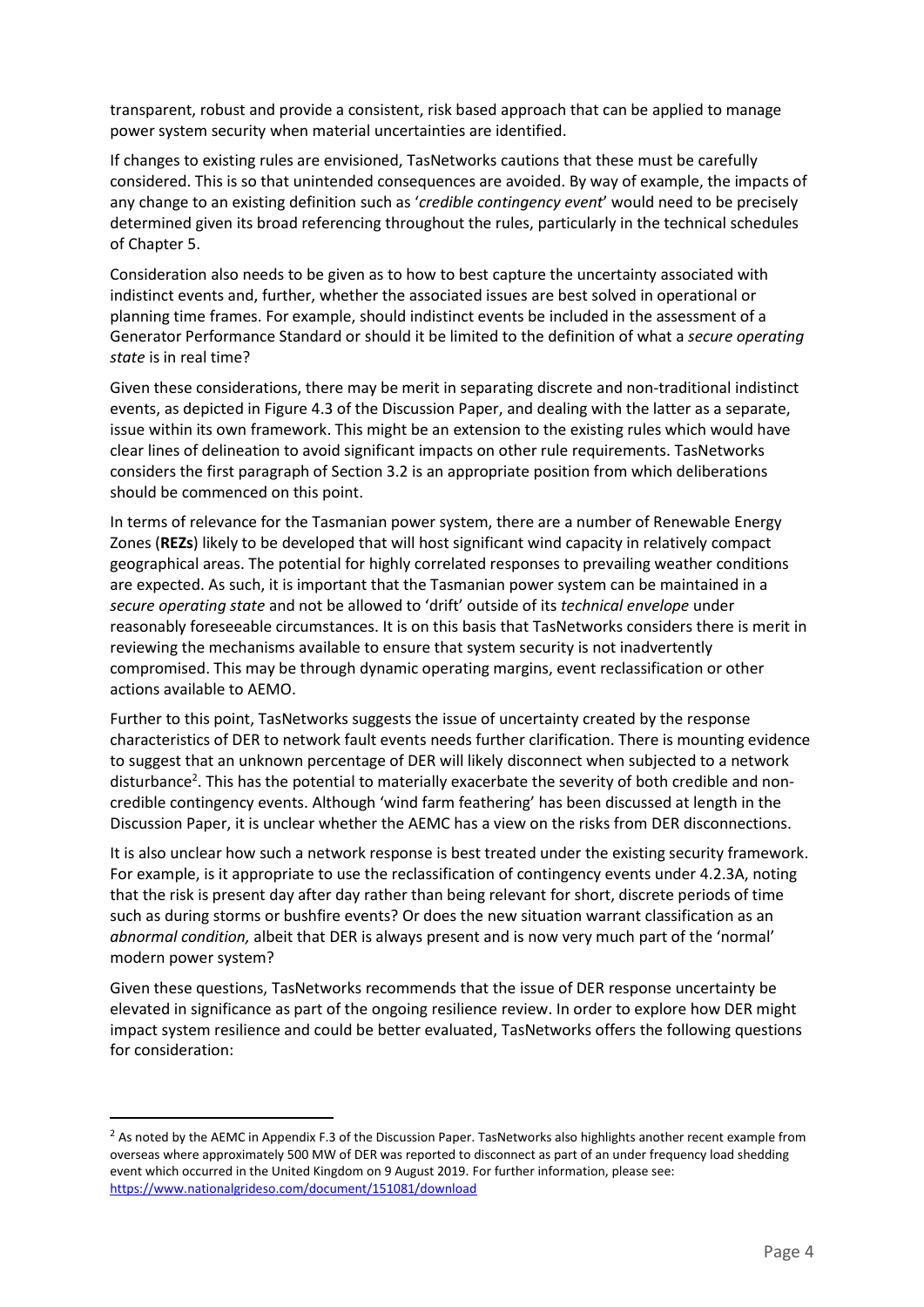- What MW contribution is coming from DER at any point in time? For example, PV without energy storage will be zero overnight. It can be noted that the answer to this question will progressively change as more PV is connected to the network. Further, newer technologies may have different risk profiles compared to the legacy systems already in service. Ongoing review and refinement to the aggregate risk profile is therefore likely to be required.
- How much of the DER is at risk of disconnection for a given contingency event? There will almost certainly be a locational aspect to this issue, with a likely overlap with particular discrete contingency events already defined as, and part of, existing power system security assessments.
- Does the risk of disconnection increase depending on surrounding network conditions, e.g. available system strength? Voltage disturbances are likely to propagate further and be more severe, in terms of magnitude of voltage depression, when the network is operating toward the lower end of its allowable system strength (fault level) range.

### **QUESTION 3: MANAGING VARIABILITY ARISING FROM CREDIBLE INDISTINCT RISKS**

**Do stakeholders agree that the criterion for a secure system requires amendment to account for risks arising from generation variability due to indistinct weather events? How do stakeholder see a probabilistic approach being applied in practice and integrated into AEMO operational practices, such as forecasting and pre-dispatch? What characteristics of variability should apply to the variability qualifying for management under system security arrangements (speed, and significance)? What governance arrangements and arrangements for transparency, such as the issuance of market notices, should apply to this process?**

Consistent with the sentiments outlined above, TasNetworks considers that there is merit in reviewing the criterion used to define a *secure operating state*. However, the practicalities of applying complex solutions in a pre-dispatch and operational environment should be respected. That is, excess complexity should be avoided.

One potential mechanism for inclusion into operational practices might be the application of predetermined, variable safety margins within existing constraint equations. These would reflect the level of 'confidence' in the power system at any given time. Highly variable periods of generation output, driven by prevailing weather conditions or assessed exposure of DER to potential disconnection, could be reflected in a lower confidence rating which would invoke an increased safety margin. For example, by:

- increasing Frequency Control Ancillary Services (**FCAS**) regulation requirements by 'X' MW during highly variable wind conditions,
- increasing contingency FCAS raise requirements by 'Y' MW during daylight hours when PV output is significant, and/or
- decreasing interconnector flow limits by 'Z' when power transfer levels are volatile due to the relative location of intermittent energy sources.

Such an approach would allow for greater 'drift' between the intended outcomes as determined by the National Electricity Market Dispatch Engine (**NEMDE**) and the actual state of the power system, over the course of a dispatch interval, without unmanaged risk. However, consistent with current market practices, TasNetworks considers that timely notification to market participants of any changes in the forecast 'headroom' underpinning the triggering of such mechanisms would be appropriate. For enduring indistinct events such as DER disconnection, it could be appropriate to use published 'standing advice' which is subject to periodic review to ensure its ongoing adequacy. If adopted, TasNetworks considers a key objective should be to minimise additional reporting burdens on AEMO for risk items which are continuous, albeit variable, in nature.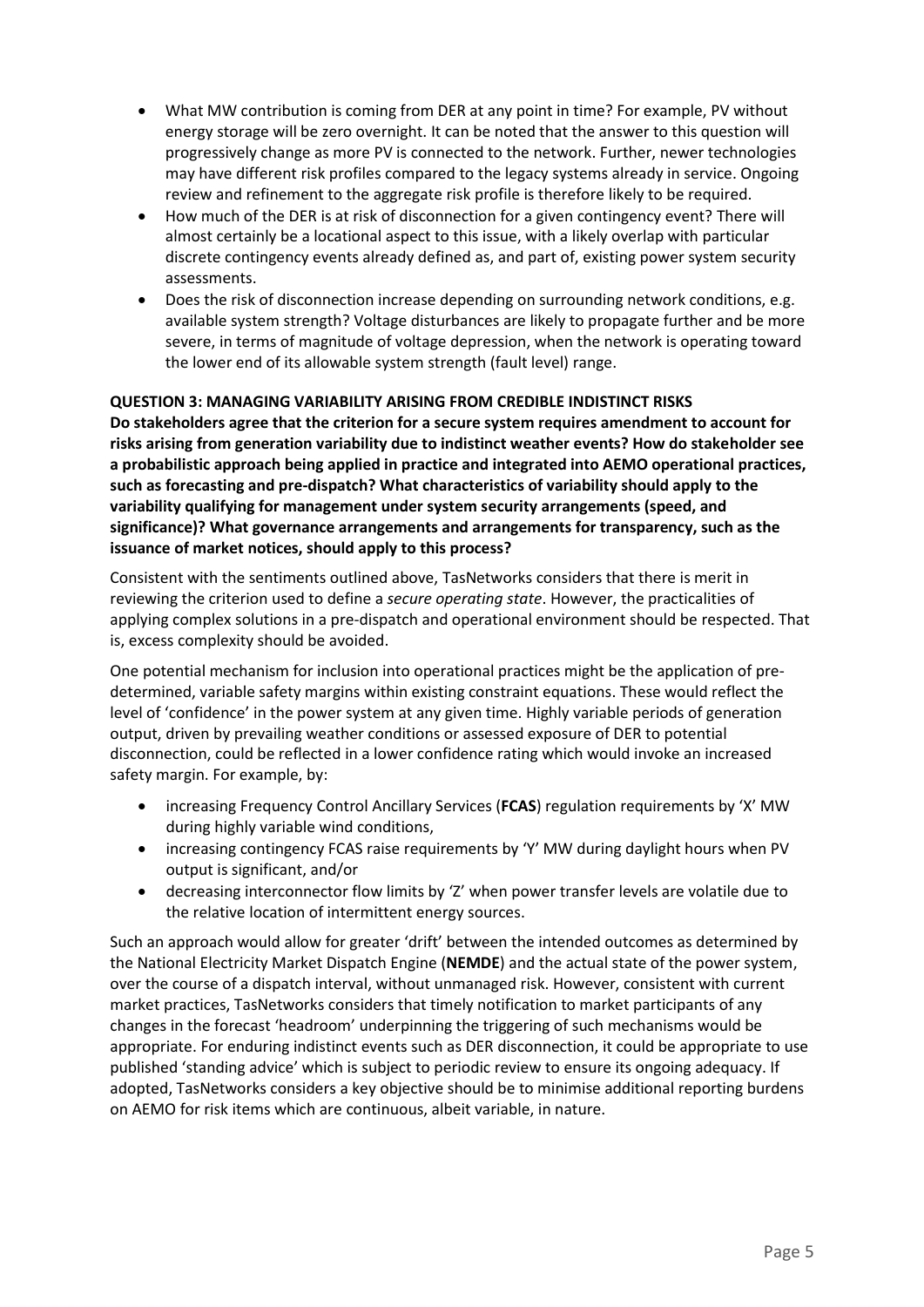### **QUESTION 4: EXPANDING THE EXISTING POWER SYSTEM FREQUENCY RISK REVIEW**

**What are stakeholder views on incorporating all assessment of system service requirements (inertia and fault level) as part of the single risk review process? Incorporating DNSPs as formal members of the process in order to capture risks associated with high levels of DER? How an expanded GPSRR would be integrated with other AEMO planning processes, notably the ISP? How the GPSRR should best facilitate a time efficient process of identifying risks and implementing arrangements to manage those risks (through the declaration of a protected event, or RIT-T/D)? How frequently should the GPSRR be published - would a yearly publishing requirement adequately balance the time required for AEMO conduct a thorough review, against the need to regularly capture the changing risk profile of a transitioning power system?**

Conceptually, TasNetworks appreciates the intent to expand the Power System Frequency Risk Report (**PSFRR**) into a General Power System Risk Review (**GPSRR**) so that a comprehensive assessment of all security risks in the national power system can be produced. TasNetworks agrees that DNSPs should be included as part of this process and can see advantages from a regular publication schedule. For example, this would allow timely responses to emerging issues to be developed and communicated as part of NSP Annual Planning Reports (**APR**) and AEMO Integrated System Plan (**ISP**) processes.

Practically however, TasNetworks has concerns about the time and effort required to undertake such an assessment on a 12-monthly cycle. In particular, on assessments related to non-credible contingencies which are inherently broader in scope and involve a greater number of variables than credible contingencies. Further, as the proposed scope of the GPSRR extends to issues including system strength, it would be necessary to use electromagnetic transients (**EMT**) simulation tools which are more complex to execute and much slower to run. This is in contrast with tools typically used for frequency stability studies, such as Power System Simulator for Engineering (**PSS/E**), which allow for more rapid calculations and analysis.

More broadly, it is important to note that the energy market transition is generating significant additional workload for NSPs on multiple fronts. Examples include increased regulatory activity stemming from changing rules frameworks and reviews, substantially increased volumes of generation connection enquires and applications, increased analysis to manage more complex system security risks arising from the integration of new power electronic based generation technologies and the increasing role of DER in power system dynamics. This is playing out against a significant focus on energy affordability. Moreover, TasNetworks considers this is being exacerbated by a resourcing and skills challenge which has not had sufficient focus and attention to date.

As operation of the power system becomes more complicated, there must be appropriate valuation and recognition of technical skills at all levels to ensure that issues like resilience, and concepts like the GPSRR, can be adequately resourced and supported.

#### **QUESTION 5: ENHANCING THE EXISTING PROTECTED EVENTS FRAMEWORK**

**The governance arrangements for standing protected events and formal protected operation are equivalent to those currently in place for protected events: does this give AEMO sufficient ability manage foreseeable security risks? Does this provide appropriate oversight from the Panel? Should additional requirements be included? The proposed arrangements give AEMO an ad-hoc power to declare a period of protected operation for indistinct events during abnormal conditions: does it give AEMO sufficient ability manage unforeseeable security risks? What information should to be included in market notices? What post event reporting requirements should be placed on AEMO? Are there sufficient links to the GPSSRR? Is additional oversight required (e.g. the Panel)?**

TasNetworks considers that indistinct events should be evaluated as part of the planning process for non-credible contingency events. To this end, TasNetworks supports a review of the protected events framework so that a more robust and consistent risk management approach results. To enhance transparency, this might be overseen by the Reliability Panel.